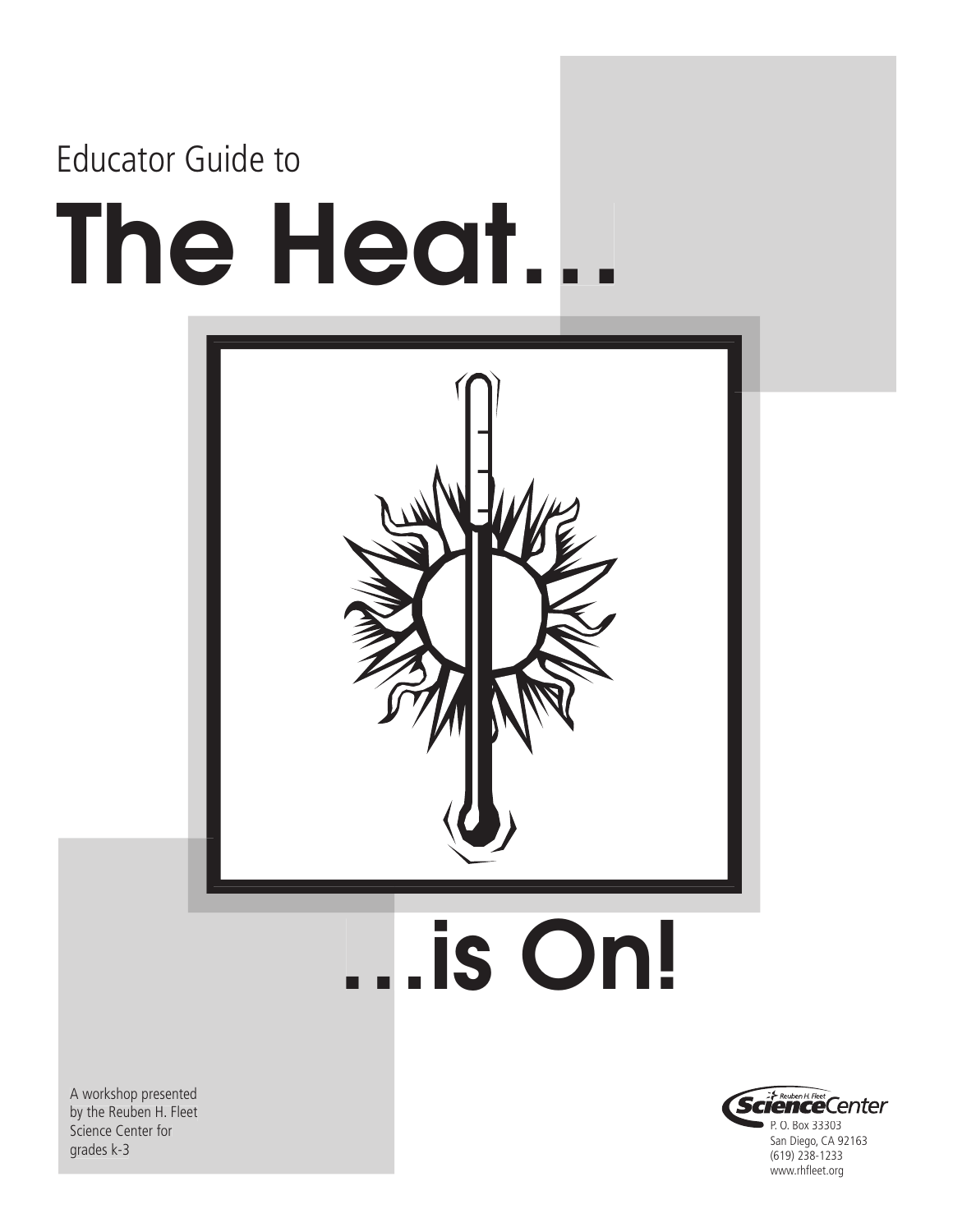### **HEATING & COOLING RATE**

### **MATERIALS:**

- Clear plastic cups or glass beakers (3 per group)
- Thermometers (3 per group)
- Potting soil
- Sand
- Water
- Stopwatch or clock with second hand
- Clear plastic lids (optional)

### **TO DO:**

- 1. Fill one cup with potting soil, one cup with sand, and one up with water (each cup should be about 3/4 full).
- 2. Create a table to record the temperature change of each cup over time (see example below).
- 3. Make a prediction. Which cup will heat up the fastest?
- 4. Record the starting temperature for the three thermometers and then place a thermometer in each of the cups. Make sure the bulb of the thermometer is 1 to 2 cm into the soil or water. (Note: You can use clear plastic lids to hold the thermometers in place. Just punch a hole in the lid and place it over the top of the cup. Slide the thermometer through the hole in the lid.)
- 5. Place the cups in the sun. Make sure all three cups receive equal amounts of sunlight.
- 6. Record the temperature in each of the cups every 3 minutes for the next 15 minutes.
- 7. Calculate the change in temperature for each of the cups. To do this, subtract the starting temperature from the final temperature for each cup.
- 8. Which cup heated up the fastest? Why do you think so?

### **NOW TRY THIS…**

- 1. Which cup do think will cool off the fastest?
- 2. Move all of the cups into the shade and record the temperature reading for each cup.
- 3. Continue to record the temperature of each cup every 3 minutes for the next 15 minutes.
- 4. Calculate the change in temperature for each cup by subtracting the starting temperature from the final temperature.
- **5.** Which cup cooled off the fastest? Is this what you expected?

### **WHAT'S GOING ON?**

Land and water surfaces heat and cool at different rates because they absorb solar radiation differently. Water takes longer to heat than land, but once heated up, it retains its heat longer than the land. This is why, on a sunny day, the sand on a beach feels much hotter than the water. At night, however, the ocean is warmer than the land because the water loses heat very slowly. Places that are close to the ocean or a large lake have more moderate temperatures. These areas will not be as hot as inland locations during the day (or during the hot season) and they will not be as cool as inland locations during the night (or during the cool season).

The color of the land's surface also affects its heating and cooling rates. Darker surfaces absorb more solar radiation than lighter colored surfaces. In fact, some white surfaces, such as ice and snow, absorb very little solar radiation. Instead, these surfaces reflect most of the incoming sunlight. Another factor that affects heating and cooling rates is texture. Rough or bumpy surfaces absorb more radiation than smooth surfaces.

| <b>MATERIALS</b> | <b>O MINUTES</b> | 3 MINUTES | <b>6 MINUTES</b> | <b>9 MINUTES</b> | <b>12 MINUTES</b> | <b>15 MINUTES</b> | <b>CHANGE IN</b><br><b>TEMPERATURE</b> |
|------------------|------------------|-----------|------------------|------------------|-------------------|-------------------|----------------------------------------|
| <b>SOIL</b>      |                  |           |                  |                  |                   |                   |                                        |
| <b>SAND</b>      |                  |           |                  |                  |                   |                   |                                        |
| <b>WATER</b>     |                  |           |                  |                  |                   |                   |                                        |